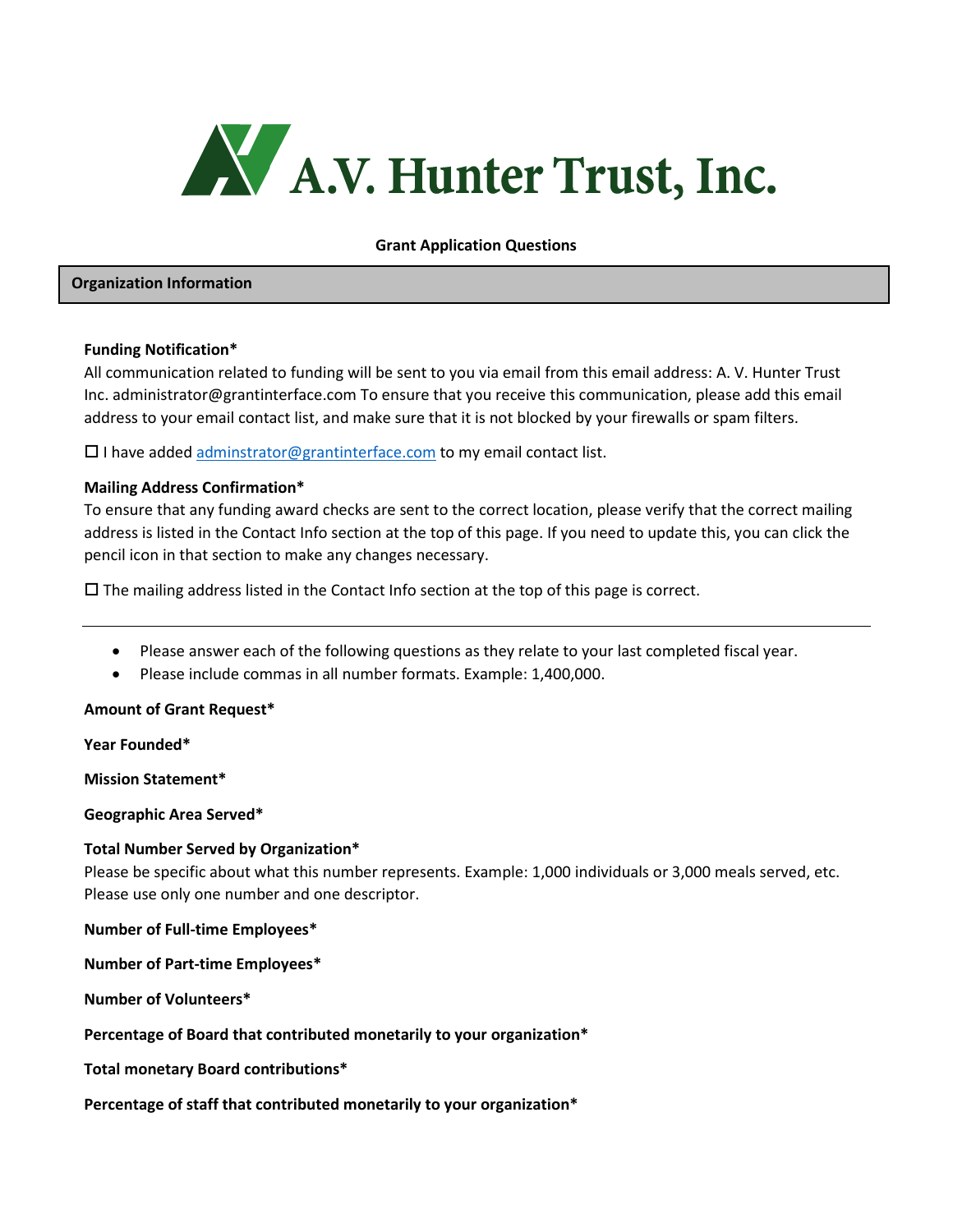## **Anti-Discrimination Statement\***

Provide the anti-discrimination statement that has been approved by the board of directors.

### **Inclusiveness\***

Describe how the organization strives to be inclusive in its programs, staff, board, and volunteers, and describe the progress to date.

#### **Narrative**

## **Goals\***

Describe the organization's current goals.

# **Current Programs\***

Provide a brief description of all of the organization's current programs. Include target population and numbers served during your last completed fiscal year.

### **Evaluation\***

- a.) Describe the organization's overall approach to evaluation.
- b.) Describe how the organization measures impact.
- c.) **Summarize** key evaluation results. **Please do not send the full evaluation report.**

# **Collaboration\***

Give a brief description of up to three of the organization's most significant collaborative efforts.

# **Volunteers\***

Describe how the organization involves volunteers within a typical fiscal year.

### **Success and Challenges\***

Describe the significant successes and challenges the organization has experienced in recent years and your efforts to address them.

### **Planning\***

Describe how the organization engages in planning and describe the focus of any current planning efforts.

### **Strategic Plan\***

Does the organization have a strategic plan?

- o Yes
- o No

## **Personal Interest Story\***

Help paint a picture of just how impactful your programs are and demonstrate the true benefit of your work. You may:

- Relate several short stories
- Transcribe notes from clients, family members, volunteers, etc.
- Include quotes from surveys, etc.
- Share anecdotes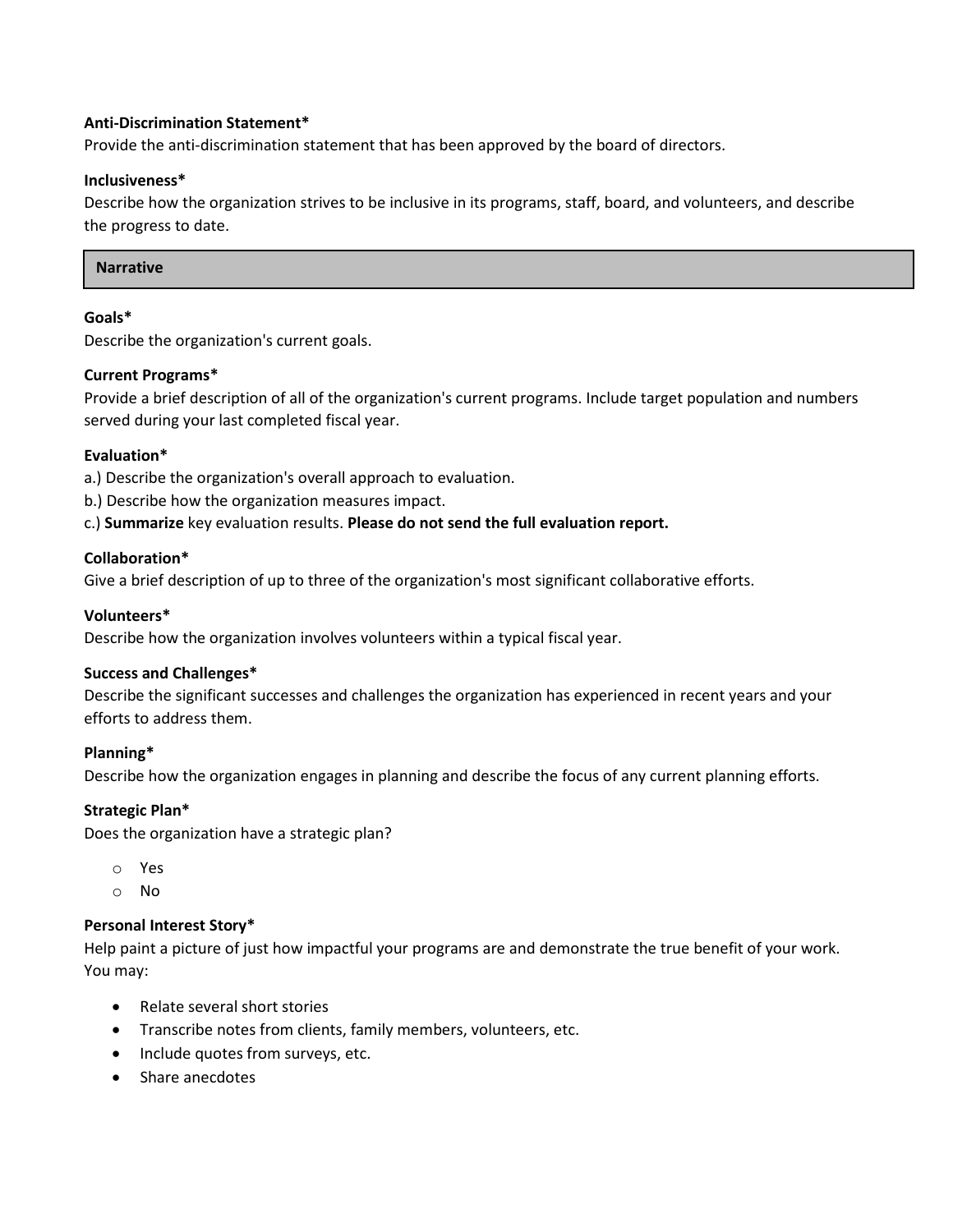We only ask that you be specific, not generic. For instance:

**Specific:** For many years we have been dealing with our son's physical and emotional challenges. Then a business associate suggested that we check into the ABC Therapeutic Riding Center. What an incredible place! After just two months of weekly visits, our son was speaking more, walking longer distances, and acting out less. Each week he seems to make more progress in both the physical and behavioral realms - things we never dreamed possible! He Application A. V. Hunter Trust, Inc. Printed On: 3 August 2021 2021 - November 1 - Grant Application/Report 4 looks forward to each visit because he absolutely loves his horse and therapist at ABC. We can't thank you enough!

**Generic:** One parent wrote, "ABC organization is great and your staff treated us so well. Thank you!"

# **Personal Interest Story Photos or Video**:

If you have online photos or a video about personal interest stories within your organization, you may include the link here

# **Optional:**

If there is additional information that is vital to convey in this proposal, do so here.

### **Attachments**

### **Cover Letter\***

Maximum of 1 page

# **IRS Form 990 / 990 EZ / 990 N (e-Postcard)\***

Please attach your most recently completed IRS form along with any explanation of special circumstances. *If you are attaching a 990 EZ or if you file a 990 N, please provide the breakdown of your expenses between Program, Administration, and Fund Raising.*

### **Audit / Review / Compilation (if conducted)**

Please attach your most recently completed audit, review or compilation along with any explanation of special circumstances.

### **In-house Financials - Income Statement\***

Please attach your Income Statement (Statement of Financial Activities) for the last completed fiscal year.

### **In-house Financials - Balance Sheet\***

Please attach your Balance Sheet (Statement of Financial Position) for the last completed fiscal year.

### **Budget for current year\***

### **Major Contributors\***

Please use the template included on our website (https://www.avhuntertrust.org/loiapplication-report - Step 4) to provide information on Major Contributors for the last two years. Attach the completed form. *Include any grants from the A. V. Hunter Trust.*

### **In-Kind Contributions\***

Please attach a one page list of significant in-kind donations (donated goods and professional services) received by the organization.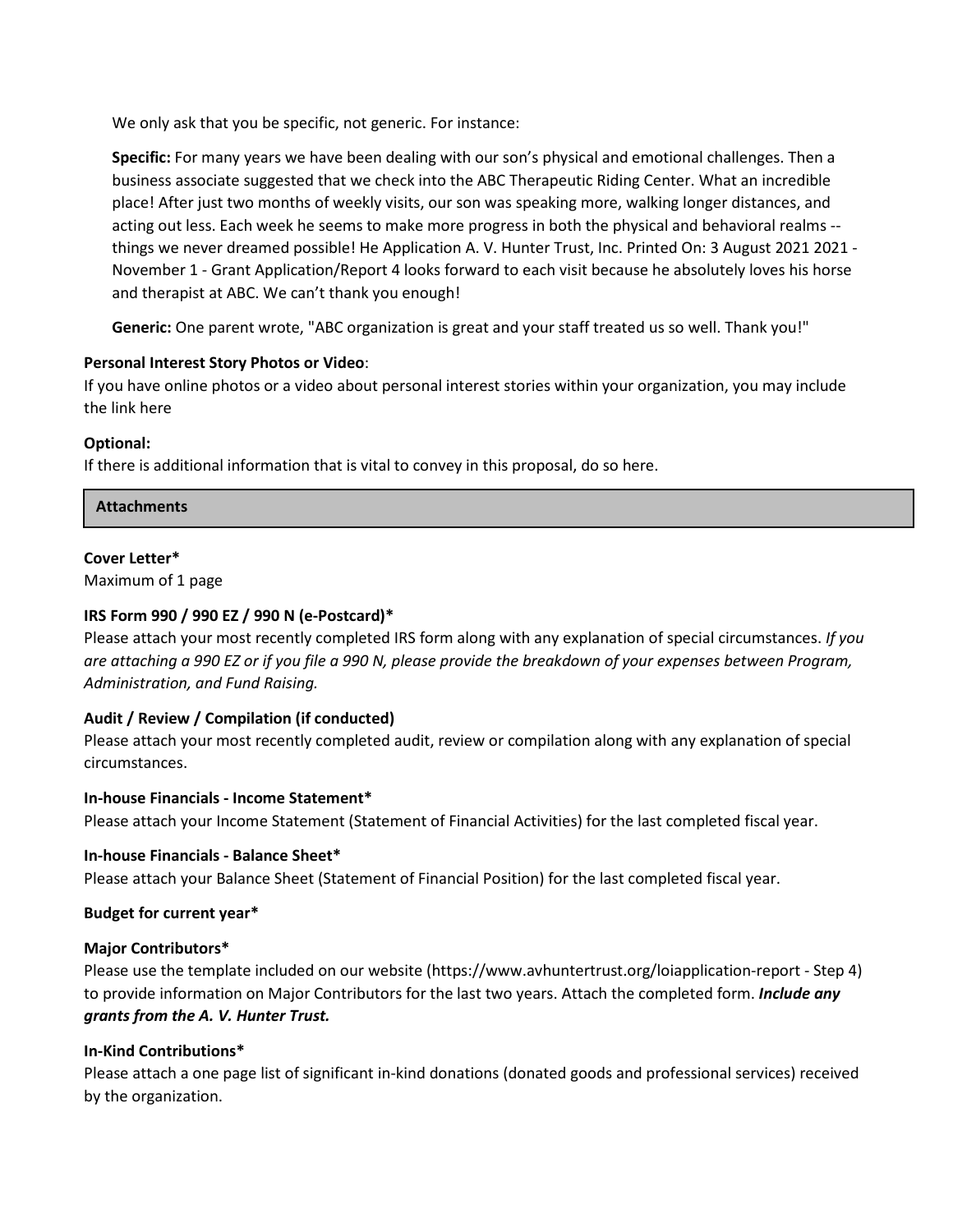## **Key Staff\***

Please attach a one page list of key staff members in the organization including their respective roles and qualifications.

## **Board of Directors\***

Please attach a one page list of the current Board of Directors for your organization including **only** names, board position, and professional affiliations.

## **Annual Report**

Include a link or upload your annual report here if you have one.

*We no longer require a copy of your IRS Determination Letter as we are now verifying nonprofit status electronically using GuideStar.*

#### **Financial Questions**

• **Please include commas in all number formats. Example: 1,400,000**.

#### **Total Revenue**

This can be found on line 12 of the 990, or line 9 of the 990 EZ.

### **Total Expenses**

This can be found on line 18 of the 990 or line 17 on the 990 EZ.

#### **Net Assets**

This can be found on line 22 of the 990 or line 21 of the 990 EZ.

### **Continuing Funding\***

Please state whether or not you anticipate continued funding from your top three to five major contributors (including government sources). List each of the donors separately with an explanation for each one.

| <b>Grant Report</b> |
|---------------------|
|---------------------|

- Please complete this Grant Report form if you have received a grant from the A. V. Hunter Trust in the past year. *Regardless of when funding was received, your grant report should reflect a full 12 month period.* **All fields are required!**
- If this is your first year requesting funding from the A. V. Hunter Trust, please skip the Grant Report section and go directly to the Electronic Signature.

### **Please define the period covered by this grant report.\***

For example: "7/1/2020 through 6/30/2021" or "1/1/2020 through 12/31/2020."

### **Progress and Results**

Describe the progress made toward the goals and objectives as stated in the funded grant application.

### **Lessons Learned**

Describe what the organization learned based upon the results, successes, and challenges reported. Address programmatic, evaluative, or organizational changes that will be made based upon these lessons.